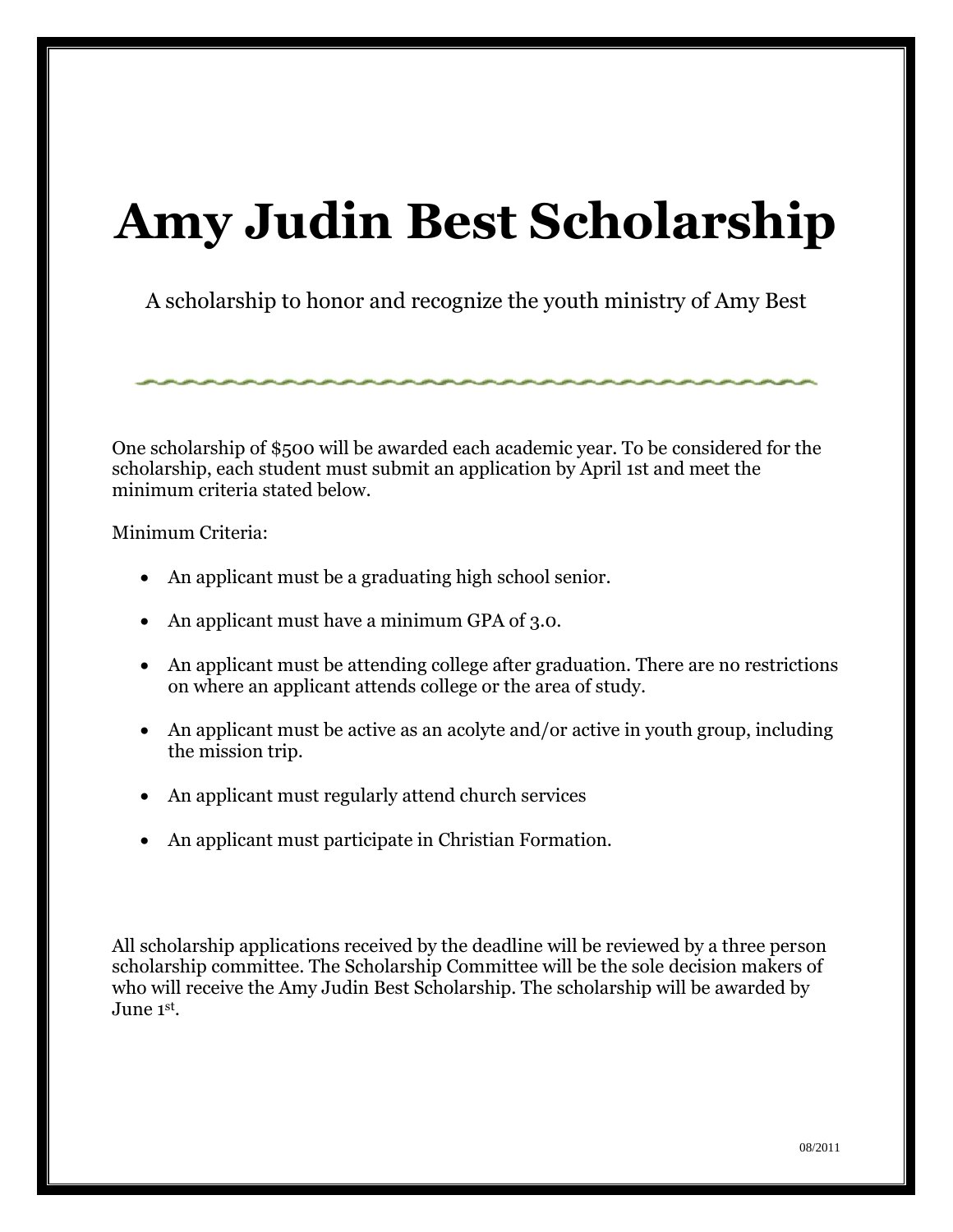# **Amy Judin Best Scholarship**

### **Application**

| <b>Applicant Name:</b>           |  |
|----------------------------------|--|
|                                  |  |
| High School:                     |  |
|                                  |  |
| <b>Expected Graduation Date:</b> |  |
|                                  |  |
| GPA:                             |  |
|                                  |  |
| <b>Intended College:</b>         |  |

Please submit typed answers to the following questions. Limit answers to 250 words per question.

- 1. What youth group activities have you participated in?
- 2. What have you learned from participating in youth group activities?
- 3. Have you served as an acolyte? If so, what have you learned from serving as an acolyte?
- 4. How frequently do you attend church services?
- 5. What Christian Formation offerings have you attended?

Application Deadline: April 1st

Submit Applications to: Saint Patrick's Episcopal Church 4250 West Houston Street Broken Arrow, OK 74012